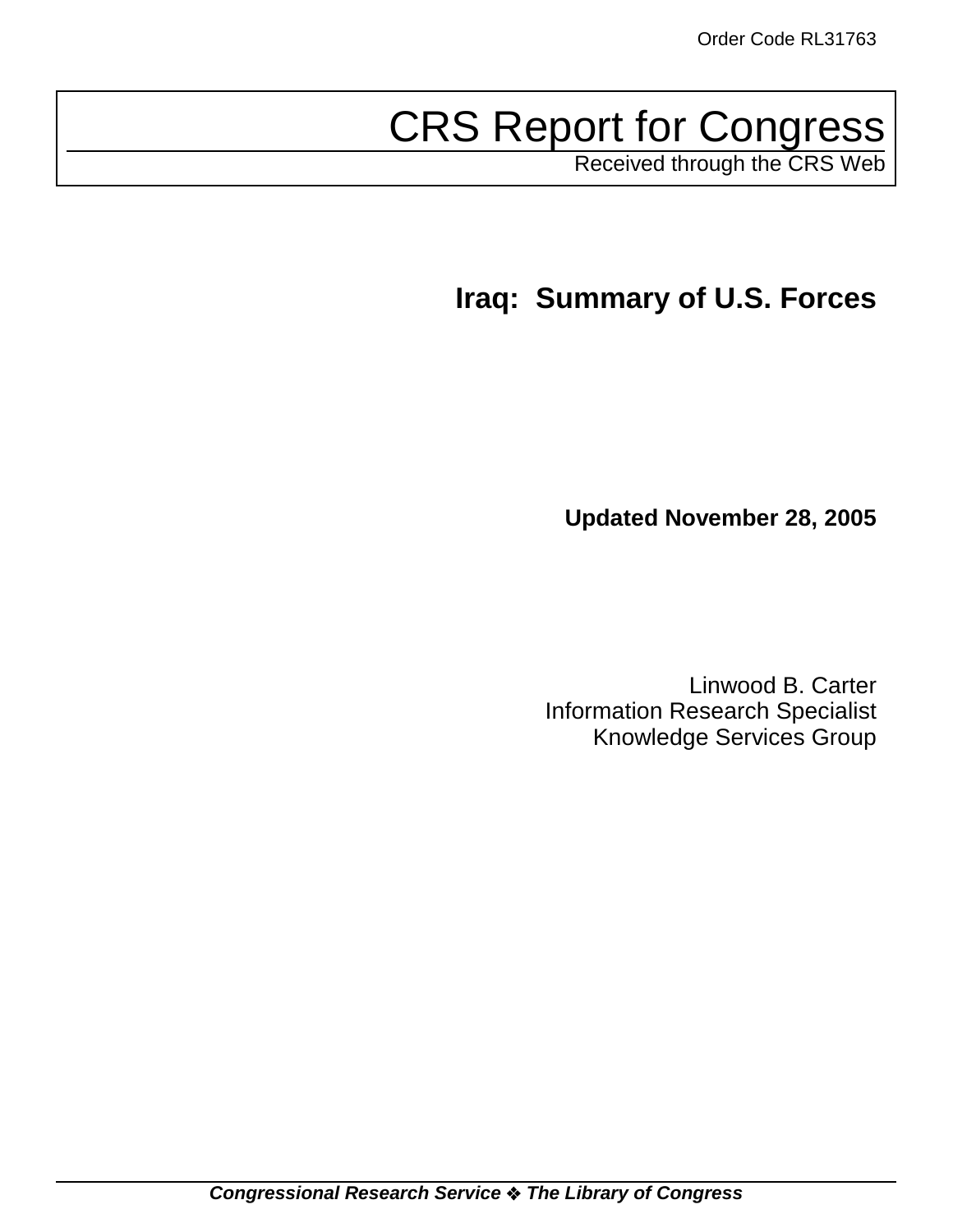# Iraq: Summary of U.S. Forces

### **Summary**

This report provides a summary estimate of military forces reported to have been deployed to and subsequently withdrawn from the U.S. Central Command (USCENTCOM) Area of Responsibility (AOR), popularly called the Persian Gulf region, to support Operation Iraqi Freedom. For background information on the AOR, see [http://www.centcom.mil/aboutus/aor.htm]. Geographically, the USCENTCOM AOR stretches from the Horn of Africa to Central Asia. The information about military units that have been deployed and withdrawn is based on both official government public statements and estimates identified in selected news accounts.

The statistics have been assembled from both Department of Defense (DOD) sources and open-source press reports. However, due to concerns about operational security, DOD is not routinely reporting the composition, size, or destination of units and military forces being deployed to the Persian Gulf. Consequently, not all the data herein have been officially confirmed. For further information, see CRS Report RL31701, *Iraq: U.S. Military Operations*, by Steve Bowman.

This report will be updated as the situation continues to develop.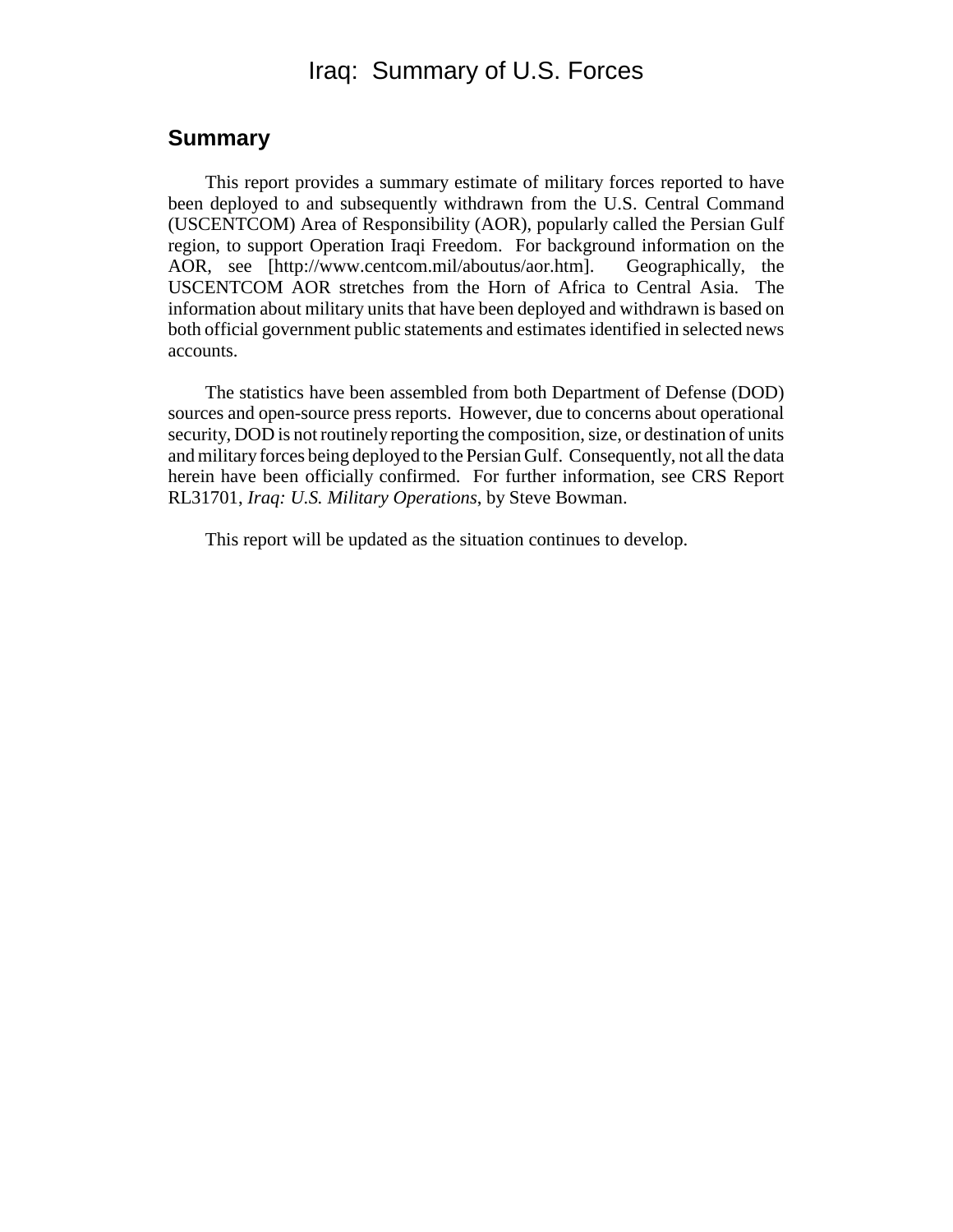# **Contents**

| Support Ship $\dots \dots \dots \dots \dots \dots \dots \dots \dots \dots \dots \dots \dots \dots \dots$ |  |
|----------------------------------------------------------------------------------------------------------|--|
|                                                                                                          |  |
|                                                                                                          |  |
|                                                                                                          |  |
|                                                                                                          |  |
|                                                                                                          |  |
|                                                                                                          |  |
|                                                                                                          |  |

# **List of Tables**

| Table 2. Operation Iraqi Freedom Reserve Component Force Levels 2 |  |
|-------------------------------------------------------------------|--|
| Table 3. Operation Iraqi Freedom Ground Troop Rotations 3         |  |
|                                                                   |  |
|                                                                   |  |
|                                                                   |  |
| Table 7. USS Theodore Roosevelt Carrier Strike Group 7            |  |
|                                                                   |  |
|                                                                   |  |
|                                                                   |  |
|                                                                   |  |
|                                                                   |  |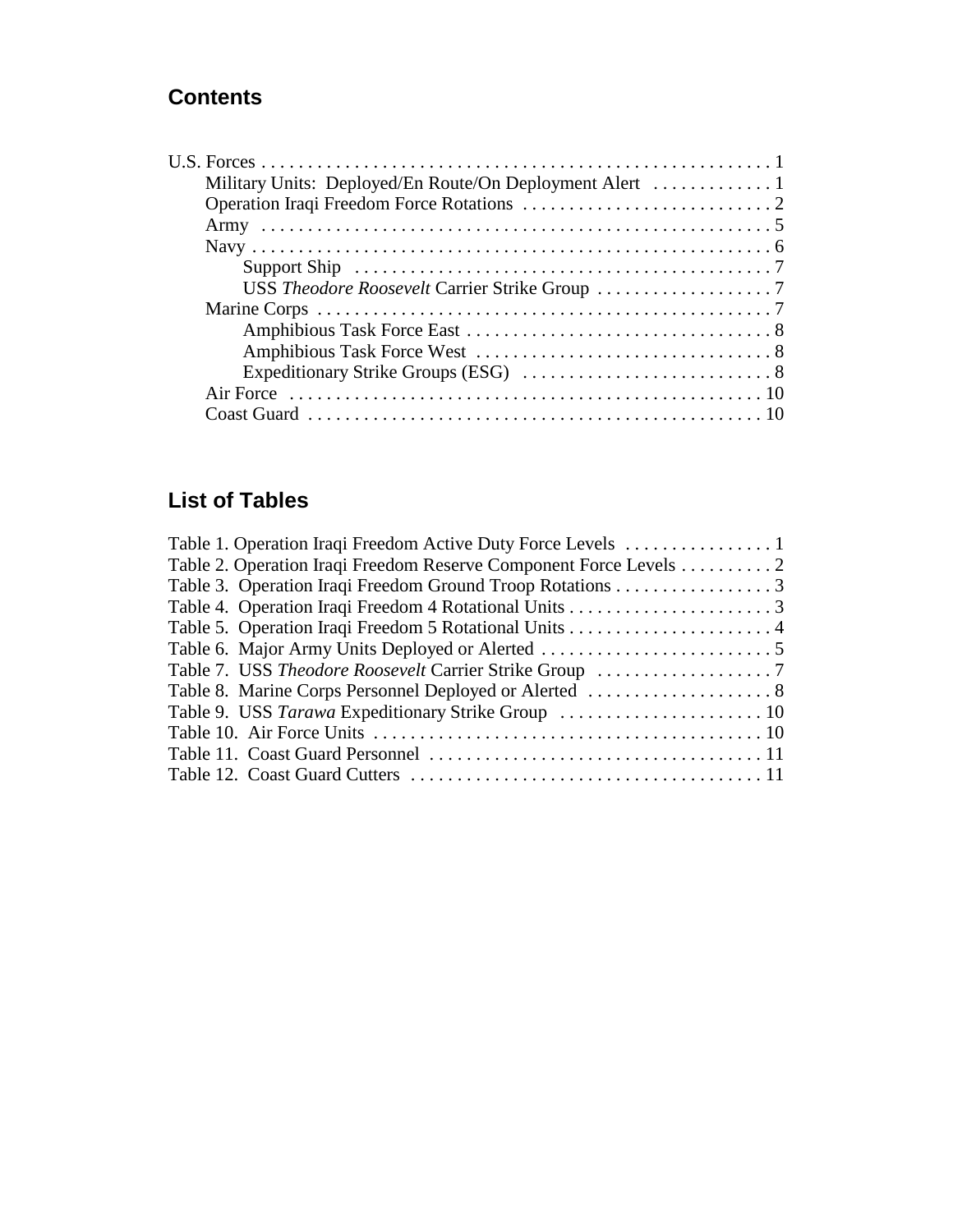# Iraq: Summary of U.S. Forces

# **U.S. Forces**

# **Military Units: Deployed/En Route/On Deployment Alert**

Since December 2002 when the Department of Defense (DOD) began announcing the first deployments of military units to the Persian Gulf region, U.S. forces reported to be currently deployed include the following:

**Army** — one airborne corps, one airborne division, three infantry brigades, two armored brigades, two armored cavalry regiments, one brigade combat team, and one field artillery brigade

**Navy** — one carrier strike group, one expeditionary strike group

**Marine Corps** — two expeditionary forces, one expeditionary unit

**Air Force** — elements of 10 fighter, fighter/bomber, specialized, and support wings

**Coast Guard** — six Coast Guard cutters and elements of Port Security Units

As of November 21, 2005, according to DOD officials, approximately 199,400 U.S. forces were within the borders of Iraq and the surrounding region, and 157,982 troops were within the borders of Iraq only supporting Operation Iraqi Freedom (OIF). As of that date, there were 108,964 active duty (see **Table 1**), 35,109 National Guard, and 13,909 Reserve forces (see Table 2) deployed in Iraq.<sup>1</sup> Also, approximately 23,000 non-U.S. coalition forces from 27 countries are in Iraq contributing to stabilization operations.2

| <b>Branch of Service</b> | <b>Troop Numbers</b> |
|--------------------------|----------------------|
| Army                     | 78,490               |
| Navy                     | 2,315                |
| Air Force                | 7,559                |
| Marine Corps             | 20,600               |
| <b>Total</b>             | 108,964              |

### **Table 1. Operation Iraqi Freedom Active Duty Force Levels**

<sup>2</sup> Non-U.S. Forces in Iraq at [http://www.globalsecurity.org/military/ops/iraq\_orbat\_ coalition.htm] and Multi-National Force-Iraq at [http://www.mnf-iraq.com/coalition.htm].

<sup>&</sup>lt;sup>1</sup> Office of the Chairman Joint Chiefs of Staff, Legislative Affairs, Nov. 21, 2005.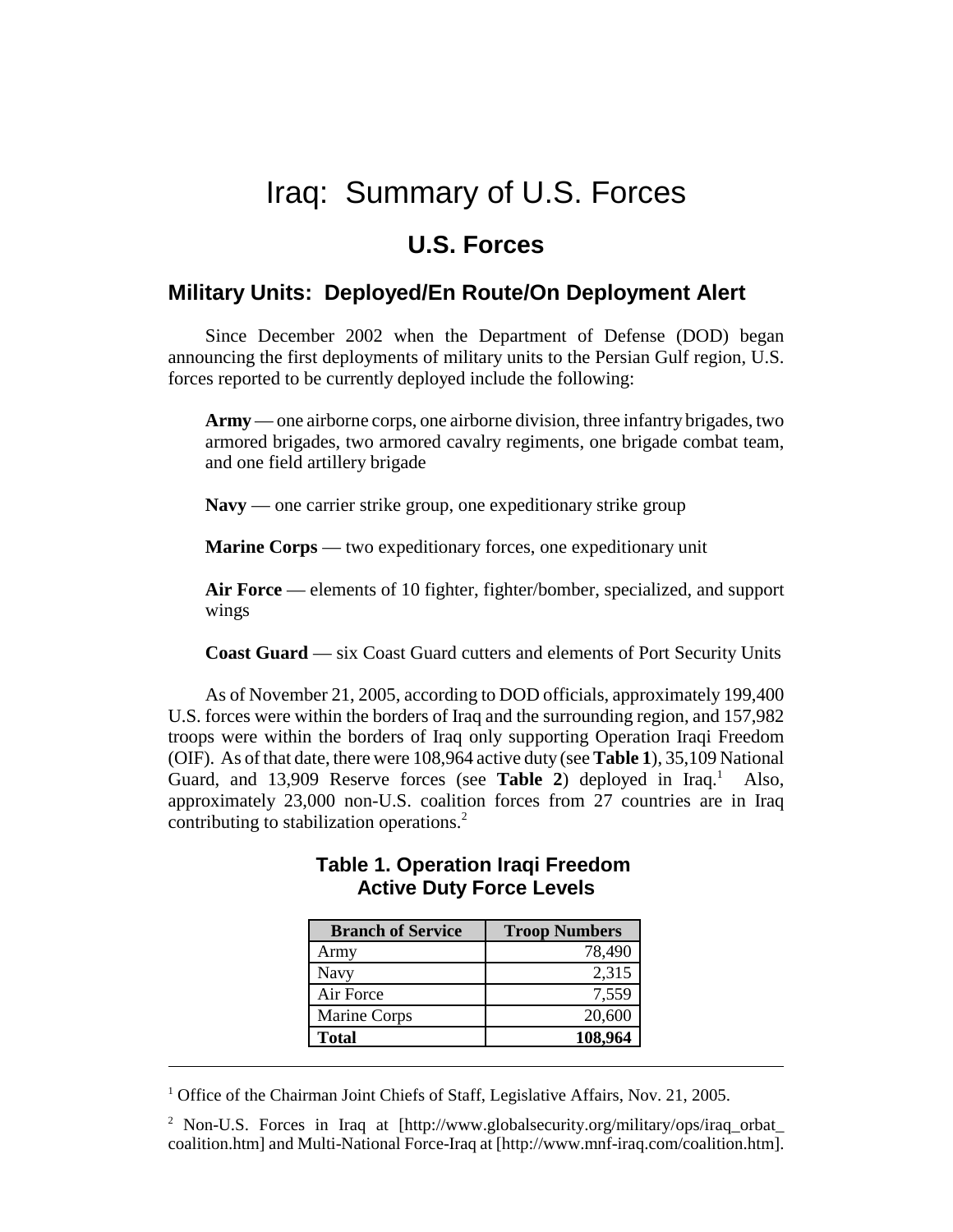| <b>Branch of Service</b>   | <b>Troop Numbers</b> |
|----------------------------|----------------------|
| <b>Army National Guard</b> | 34,662               |
| Air National Guard         | 447                  |
| <b>Army Reserve</b>        | 10,320               |
| Air Force Reserve          | 665                  |
| Navy Reserve               | 650                  |
| Marine Corps Reserve       | 2,274                |
| <b>Total</b>               | 49,018               |

#### **Table 2. Operation Iraqi Freedom Reserve Component Force Levels**

A report prepared by the staff of the U.S. Central Command, Combined Forces Air Component Commander, indicates that as of April 30, 2003, there were 466,985 total personnel deployed for Operation Iraqi Freedom.<sup>3</sup> This includes USAF, 54,955; USAF Reserve, 2,084; USAF National Guard, 7,207; USMC, 74,405; USMC Reserve, 9,501; USN, 61,296 (681 are members of the U.S. Coast Guard); USN Reserve, 2,056; and USA, 233,342; USA Reserve, 10,683; and USA National Guard, 8,866.

### **Operation Iraqi Freedom Force Rotations**

Secretary of Defense Donald H. Rumsfeld announced on November 7, 2005, that approximately 92,000 military personnel from eight major units, 65,000 from active duty and 26,000 from the reserve component, will deploy to Iraq in support of the Operation Iraqi Freedom 5 (OIF 5) troop rotation (see **Table 5**).4 The transition of the OIF 5 units will begin in mid-2006. Commencing on December 14, 2004, and continuing on January 4 and January 18, 2005, DOD announced the Operation Iraqi Freedom 4 (OIF 4) troop rotational units (see **Table 4**). At a hearing held by the House Committee on Armed Services on July 7, 2004, DOD officials announced the troops rotation plan for Operation Iraqi Freedom 3 (OIF 3). OIF 3 commenced in July 2004 with the stated goal of flowing new active and reserve forces into the Iraqi theater of operations for up to 12-month rotations, and eventually reducing U.S. force levels in Iraq from 140,000 to approximately 130,000. According to slides presented at the hearing, units from Operation Iraqi Freedom 2 (OIF 2 or units currently stationed in Iraq) will transition out, and units activated for OIF 3 will deploy to Iraq commencing in July 2004 (see **Table 3**). Also, on May 17, 2004, DOD announced that approximately 3,600 members of the  $2<sup>nd</sup>$  Brigade of the  $2<sup>nd</sup>$  Infantry Division will deploy from the Republic of Korea to Iraq in mid-summer 2004.<sup>5</sup>

<sup>&</sup>lt;sup>3</sup> "Operation Iraqi Freedom — By the Numbers," U.S. Central Air Forces, Assessment and Analysis Division, Apr. 30, 2003, p. 3.

<sup>4</sup> Department of Defense, American Forces Information Service news article, Nov. 7, 2005.

<sup>&</sup>lt;sup>5</sup> Department of Defense, American Forces Information Service news article, May 17, 2004.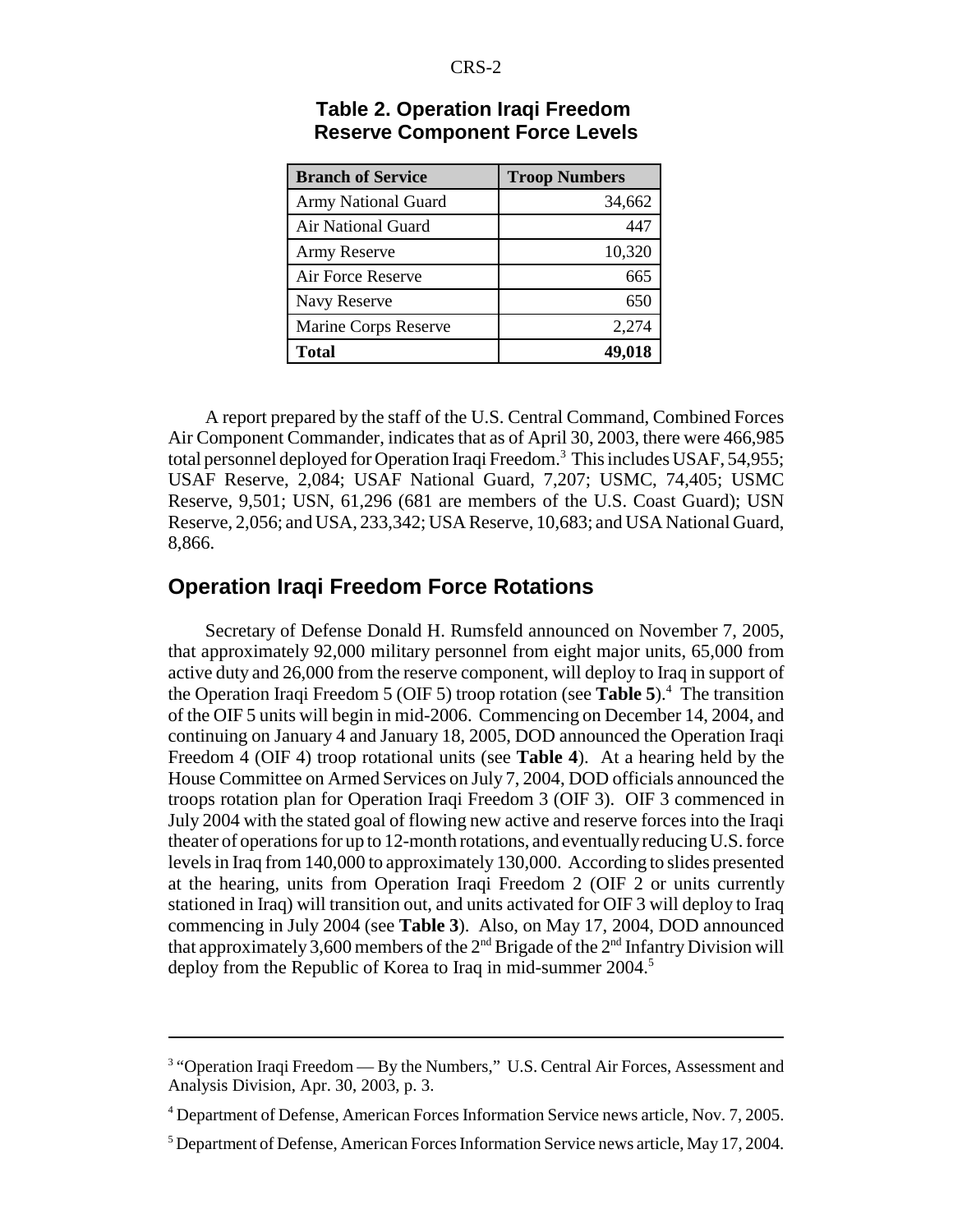| OIF <sub>2</sub>                  | OIF <sub>3</sub>                                                                                                                   | <b>Transition</b><br>period                           |
|-----------------------------------|------------------------------------------------------------------------------------------------------------------------------------|-------------------------------------------------------|
| Stryker Brigade                   | Stryker Brigade                                                                                                                    | November 2004                                         |
| 1 <sup>st</sup> Infantry Division | 42 <sup>nd</sup> Infantry Division (NY)                                                                                            | December 2004-<br>February 2005                       |
| I Marine Expeditionary Force      | Marine Expeditionary Force                                                                                                         | March 2005                                            |
| 1 <sup>st</sup> Cavalry Division  | 3 <sup>rd</sup> Infantry Division                                                                                                  | November 2004-<br>March 2005                          |
| 1 <sup>st</sup> Armored Division  | $2nd$ Brigade, $10th$ Mountain<br>Division                                                                                         | <b>July 2004</b>                                      |
| $2nd$ Light Cavalry Regiment      | 11 <sup>th</sup> Marine Expeditionary Unit<br>24 <sup>th</sup> Marine Expeditionary Unit<br>155 <sup>th</sup> Armored Brigade (MS) | <b>July 2004</b><br><b>July 2004</b><br>February 2005 |
| $81st$ Brigade                    | 29 <sup>th</sup> Brigade (National Guard, HI)<br>3rd Armored Cavalry Regiment                                                      | March 2005<br>March 2005                              |

# **Table 3. Operation Iraqi Freedom Ground Troop Rotations**

**Source:** U. S. Congress, House Committee on Armed Services, *Hearing on Troop Rotations For Operation Iraqi Freedom 3 and Operation Enduring Freedom 6 and the Army's Mobilization of the Individual Ready Reserve,* July 7, 2004, Prepared Statement of Lieutenant General Norton A. Schwartz, Briefing Slide, "Ground Troop Rotation Plan Operation Iraqi Freedom." This document is available online from the House Armed Services Committee at [http://armedservices.house.gov/ openingstatementsandpressreleases/108thcongress/04-07-07schwartz.pdf].

# **Table 4. Operation Iraqi Freedom 4 Rotational Units**

| <b>Military Unit</b>                                                         | <b>Home Military Base</b>        | <b>Transition</b><br>period |
|------------------------------------------------------------------------------|----------------------------------|-----------------------------|
| <b>XVIII Airborne Corps</b>                                                  | Fort Bragg, NC                   | February 2005               |
| V Corps                                                                      | Heidelberg, Germany              | early 2006                  |
| 42 <sup>nd</sup> Infantry Division (Mechanized),<br>New York National Guard  | Troy, NY                         | February 2005               |
| 11 <sup>th</sup> Armored Calvary Regiment                                    | Fort Irwin, CA                   | February 2005               |
| 2 <sup>nd</sup> Marine Expeditionary Force                                   | Camp Lejeune, NC                 | February 2005               |
| 3 <sup>rd</sup> Marine Air Wing                                              | Miramar Naval Air<br>Station, CA | February 2005               |
| 3 <sup>rd</sup> Infantry Division (Mechanized)                               | Fort Stewart, GA                 | February 2005               |
| 48 <sup>th</sup> Infantry Brigade (Separate),<br>Georgia Army National Guard | Macon, GA                        | mid-2005                    |
| 29 <sup>th</sup> Infantry Brigade Combat Team,<br>Hawaii National Guard      | Kalaeloa, HI                     | February 2005               |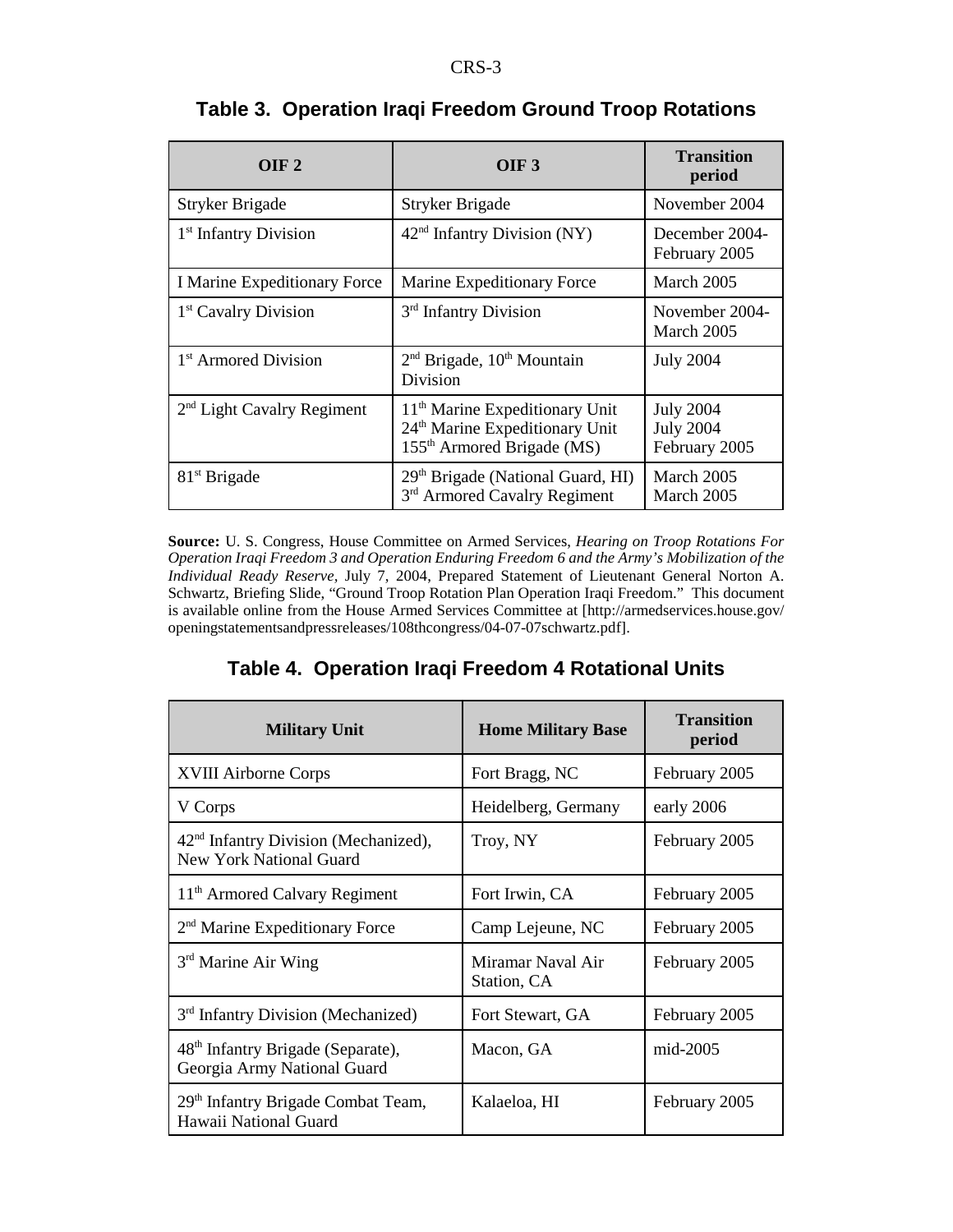| <b>Military Unit</b>                                                                                            | <b>Home Military Base</b> | <b>Transition</b><br>period |
|-----------------------------------------------------------------------------------------------------------------|---------------------------|-----------------------------|
| 172 <sup>nd</sup> Stryker Brigade Combat Team                                                                   | Fort Wainwright, AK       | $mid-2005$                  |
| $1st$ Brigade, $10th$ Mountain Division                                                                         | Fort Drum, NY             | $mid-2005$                  |
| 101 <sup>st</sup> Airborne Division, Air Assault<br>(division Headquarters and 4 Brigades)                      | Fort Campbell, KY         | mid-2005                    |
| $1st$ Brigade, $1st$ Infantry Division                                                                          | Fort Riley, KS            | $mid-2005$                  |
| 4 <sup>th</sup> Infantry Division (division<br>Headquarters and 4 Brigades)                                     | Fort Hood, TX             | $mid-2005$                  |
| 2 <sup>nd</sup> Brigade Combat Team, 28 <sup>th</sup> Infantry<br>Division, Pennsylvania Army National<br>Guard | Washington, PA            | $mid-2005$                  |
| $1st$ and $2nd$ Brigades, U.S. Army $1st$<br><b>Armored Division</b>                                            | Wiesbaden, Germany        | mid-2005                    |

**Source:** DOD News Releases, Dec. 14, 2004, and Jan. 4 , Jan. 18, Feb. 11, Feb. 15, 2005.

| Table 5. Operation Iraqi Freedom 5 Rotational Units |  |
|-----------------------------------------------------|--|
|-----------------------------------------------------|--|

| <b>Military Unit</b>                                                      | <b>Home Military Base</b> | <b>Transition</b><br>period |
|---------------------------------------------------------------------------|---------------------------|-----------------------------|
| Division Headquarters, 25 <sup>th</sup> Infantry<br>Division              | Schofield Barracks, HI    | $mid-2006$                  |
| 13 <sup>th</sup> Corps Support Command                                    | Fort Hood, TX             | mid-2006                    |
| $1st$ Brigade, $34th$ Infantry Division,<br>Minnesota Army National Guard | Stillwater, MN            | $mid-2006$                  |
| $2nd$ Brigade, 1 <sup>st</sup> Infantry Division                          | Schweinfurt, Germany      | mid-2006                    |
| $3rd$ Brigade, $2nd$ Infantry Division                                    | Fort Lewis, WA            | $mid-2006$                  |
| 3 <sup>rd</sup> Brigade, 82 <sup>nd</sup> Airborne Division               | Fort Bragg, NC            | $mid-2006$                  |
| $3rd$ Brigade, $25th$ Infantry Division                                   | Schofield Barracks, HI    | $mid-2006$                  |
| $2nd$ Brigade, $10th$ Mountain Division                                   | Fort Drum, NY             | mid-2006                    |

**Source:** DOD News Release, Nov. 7, 2005.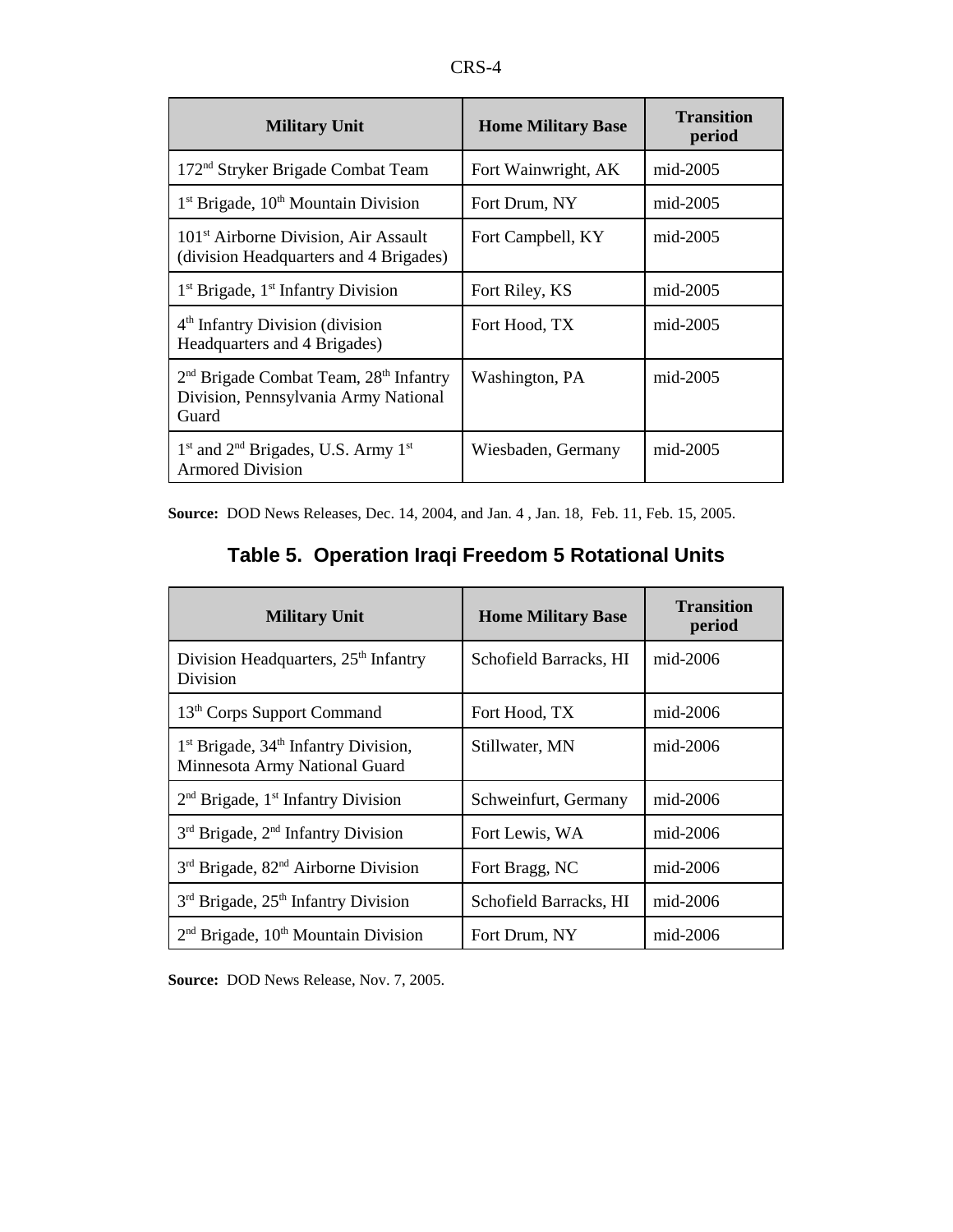#### CRS-5

On January 14, 2004, the USS *Boxer*<sup>6</sup> (LHD 4) deployed from San Diego, CA, and on January 19, 2004, the USS *Bataan*<sup>7</sup> (LHD 5) deployed from Norfolk, VA. The mission of both ships was to provide amphibious lift and logistical support for the OIF 2 force rotation. Both ships completed their OIF 2 troop rotation support missions. The USS *Boxer* on April 29, 2004, returned to its homeport in San Diego, CA; and the USS *Bataan* on March 31, 2004, returned to its Norfolk, VA, homeport.

#### **Army**

Mechanized infantry divisions have 17,000 personnel consisting of three maneuver brigades (a brigade is 5,000 soldiers) that comprise five tank battalions (a battalion is 1,000 soldiers) and five mechanized infantry battalions.<sup>8</sup>

Armored divisions consist of 17, 000 personnel and are similar in organization and equipment to a mechanized division, however, the three maneuver brigades have six tank battalions and four mechanized infantry battalions.<sup>9</sup> These numbers are approximate. Army divisions generally deploy with additional support units not included in division counts.

Armored cavalry regiments are comparable in size to a brigade (approximately 4,000 personnel) and are composed of three armored cavalry squadrons (a squadron is 1,000 soldiers) and one air cavalry troop (a troop is 190 soldiers).<sup>10</sup> A corps is a deployable command of approximately 20,000 to 45,000 soldiers.<sup>11</sup>

| <b>Military Unit</b>                                | <b>Number of</b><br><b>Personnel</b> | <b>Home Military Base</b> |
|-----------------------------------------------------|--------------------------------------|---------------------------|
| $1st$ Brigade, $25th$ Infantry Division             | 4,000                                | Fort Lewis, WA            |
| $2nd$ Brigade, $25th$ Infantry Division             | 4,000                                | Schofield Barracks, HI    |
| 10 <sup>th</sup> Mountain Division (selected units) | 3,650                                | Fort Drum, NY             |
| $2nd$ Armored Cavalry Regiment                      | 3,700                                | Fort Polk, LA             |
| 11 <sup>th</sup> Armored Cavalry Regiment           | 1,500                                | Fort Irwin, CA            |

**Table 6. Major Army Units Deployed or Alerted**

<sup>&</sup>lt;sup>6</sup> "USS Boxer to Deploy in Support of Global War on Terrorism," Navy Newsstand, Jan. 8, 2004.

<sup>&</sup>lt;sup>7</sup> "USS Bataan to Deploy in Support of OIF Force Rotation," Navy Newsstand, Jan. 13, 2004.

<sup>8</sup> This information comes from archived CRS Report 91-167, *Persian Gulf War: Summary of U.S. and Non-U.S. Forces* (no longer available; for more information, contact Steven R. Bowman at 7-7613).

<sup>&</sup>lt;sup>9</sup> Ibid.

 $10$  Ibid.

<sup>&</sup>lt;sup>11</sup> Department of the Army, *Organization of the United States Army*, Pamphlet 10-1, June 14, 1994, J4-J10.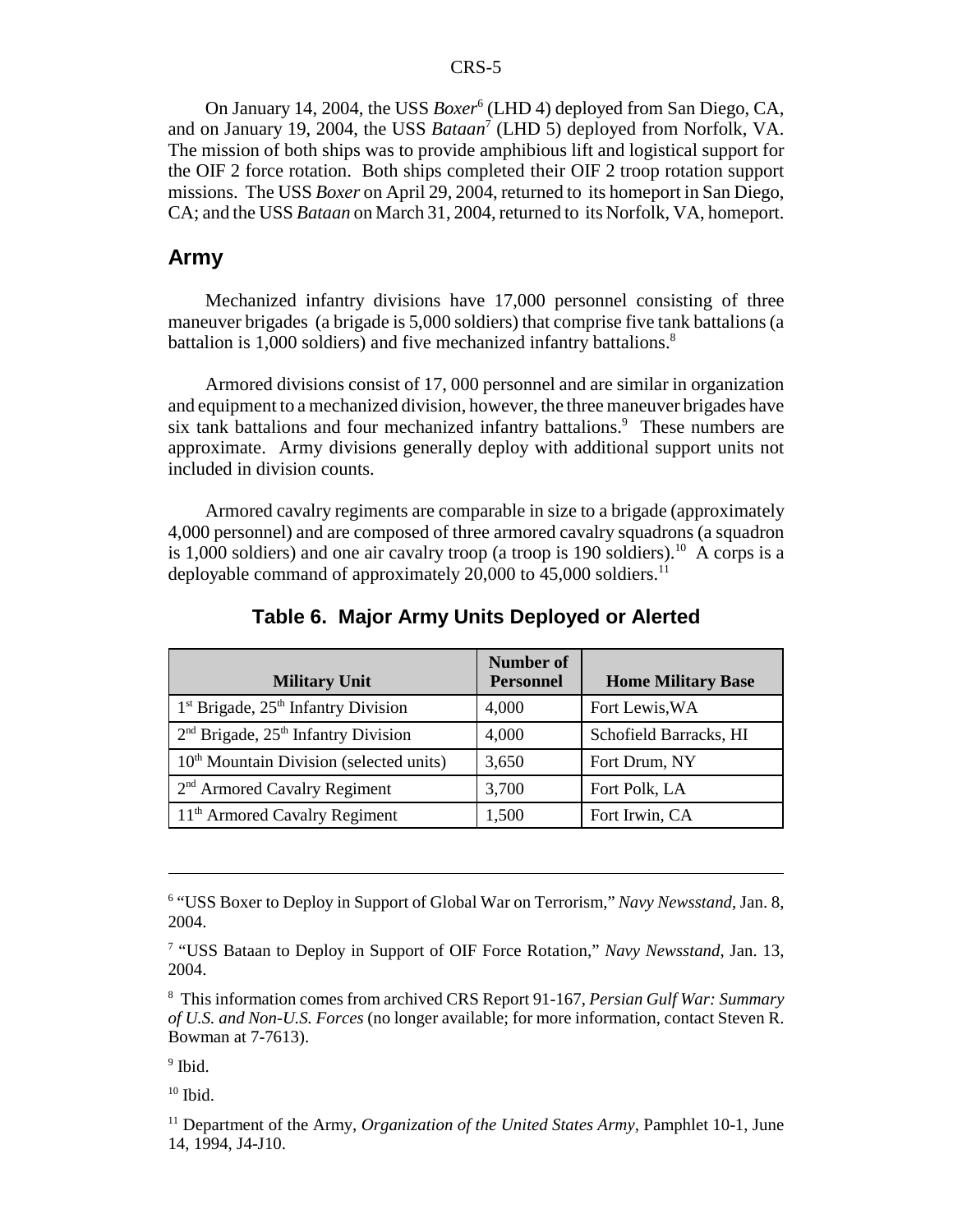| <b>Military Unit</b>                                                                                   | <b>Number of</b><br><b>Personnel</b> | <b>Home Military Base</b>      |
|--------------------------------------------------------------------------------------------------------|--------------------------------------|--------------------------------|
| XVIII Airborne Corps (Selected Units)                                                                  | 8,000                                | Fort Bragg, NC                 |
| 82 <sup>nd</sup> Airborne Division                                                                     | 5,000                                | Fort Bragg, NC                 |
| 17th Field Artillery Brigade                                                                           | 2,000                                | Fort Sill, OK                  |
| 1 <sup>st</sup> Infantry Division (Mechanized)                                                         | 1,800                                | Wuerzburg, Germany             |
| 3 <sup>rd</sup> Infantry Division (Mechanized), 2 <sup>nd</sup><br>Unit of Action Brigade              | 4,400                                | Fort Stewart, GA               |
| 42 <sup>nd</sup> Infantry Division (Mechanized)                                                        | 23,000                               | Troy, NY                       |
| $2nd$ Brigade, $2nd$ Infantry Division                                                                 | 3,614                                | Camp Red Cloud, South<br>Korea |
| 29 <sup>th</sup> Infantry Brigade (Separate), Hawaii<br><b>National Guard</b>                          | 3,600                                | Kalaeloa, Oahu, HI             |
| 81 <sup>st</sup> Armor Brigade (Separate),<br><b>Washington National Guard</b>                         | 4,500                                | Seattle, WA                    |
| 56 <sup>th</sup> Brigade Combat Team, 36 <sup>th</sup> Infantry<br>Division, Texas Army National Guard | 2,944                                | Fort Worth, TX                 |
| 155 <sup>th</sup> Armored Brigade (Separate),<br>Mississippi Army National Guard                       | 4,015                                | Tupelo, MS                     |
| $30th$ Infantry Brigade (eHSB)<br>Mechanized, North Carolina Army<br><b>National Guard</b>             | 4,500                                | Clinton, NC                    |
| 39th Infantry Brigade (eHSB) (Light),<br>Arkansas Army National Guard                                  | 4,200                                | Little Rock, AR                |

#### **Navy**

The Carrier Strike Group (CSG) does not have an official definition or standard composition. Battle groups are formed and disestablished by the Navy on an as needed basis, and one may be different from another. However, they all are comprised of similar types of ships and aircraft. The U.S. Navy announced on April 9, 2003, that the USS *Abraham Lincoln* CSG was relieved of duty by the USS *Nimitz*, and would be returning to homeport. DOD officials said during a Pentagon briefing on April 14, 2003, that the USS *Constellation* and USS *Kitty Hawk* CSGs were being withdrawn from the Iraqi theater of operations to return to their homeports. On May 9, 2003, the USS *Theodore Roosevelt* CSG was ordered to return to homeport, and on May 15, 2003, the Navy reported that the USS *Harry S. Truman* CSG had withdrawn and would return from deployment.

On September 5, 2003, DOD officials said the USS *Nimitz* CSG was departing the Persian Gulf to replace the USS *Carl Vinson* in the Pacific Ocean. On November 3, 2003, the USS *Enterprise* CSG deployed from the port of Jebel Ali, United Arab Emirates, for the North Arabian Sea. The USS *Enterprise* CSG was scheduled to return to its homeport of Norfolk, VA, on February 29, 2004, and was replaced by the USS *George Washington* CSG on February 16, 2004. The USS *George Washington* CSG returned to its Norfolk, VA homeport on July 26, 2004, and was replaced by the USS *John F. Kennedy* CSG. The USS *John F. Kennedy* CSG was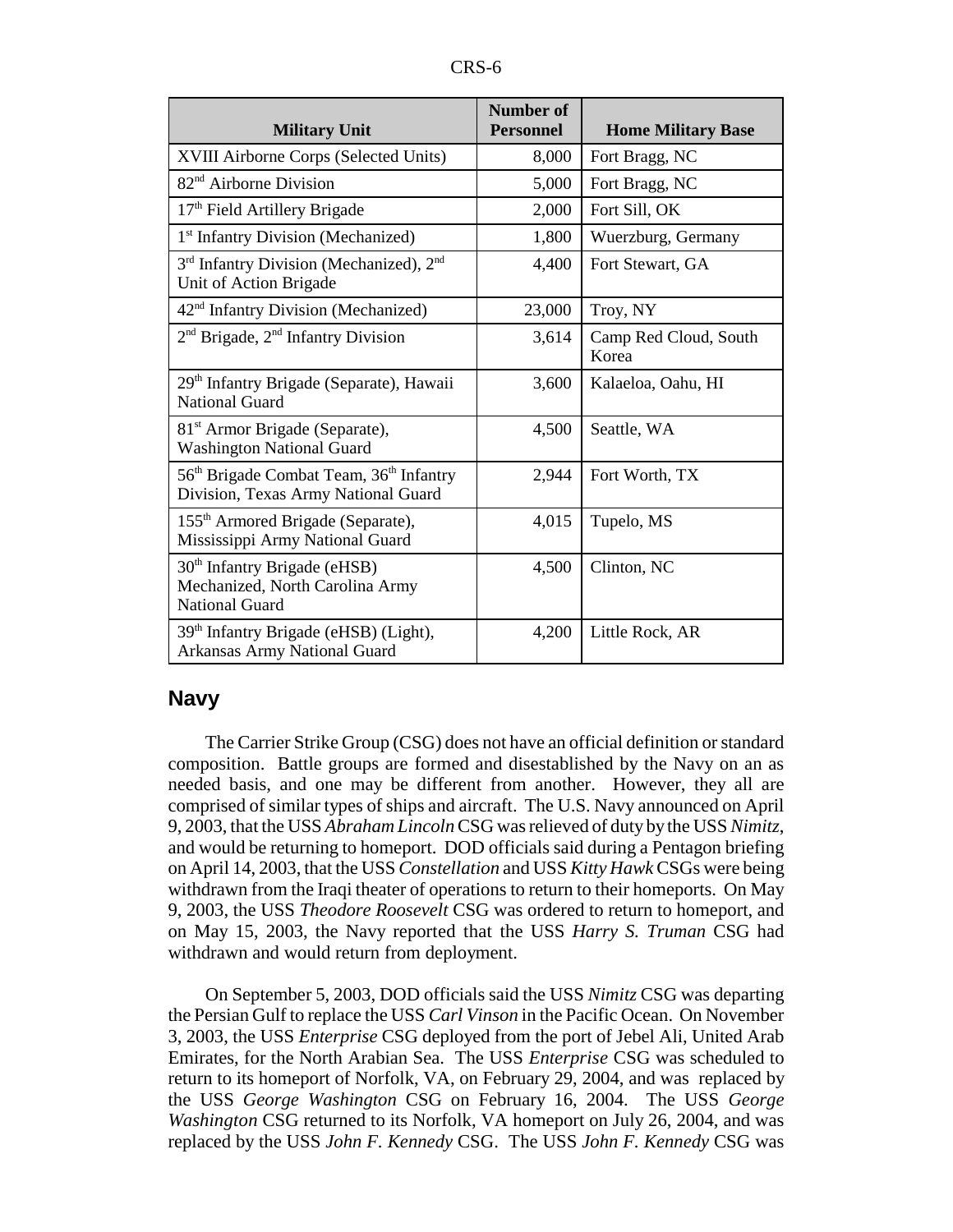relieved of duty station by the USS *Harry S. Truman* CSG on November 20, 2004. The USS *Carl Vinson* CSG replaced the USS *Harry S. Truman* CSG on March 19, 2005. The USS *Carl Vinson* CSG will continue military and maritime operations in support of OIF. The USS *Nimitz* CSG replaced the USS *Carl Vinson* CSG in the Persian Gulf on July 5, 2005. The USS *Theodore Roosevelt* CSG arrived on station to replace the USS *Nimitz* CSG on September 24, 2005.

**Support Ship.** The USNS *Comfort* hospital ship is a 1,000-bed medical treatment facility capable of providing emergency on-site care for U.S. combatant forces deployed in war and peacetime operations. The ship is also equipped to deliver medical care for troops injured in biological and chemical attacks. On May 9, 2003, the *Comfort* was ordered to return to its homeport in Baltimore, MD.

**USS** *Theodore Roosevelt* **Carrier Strike Group.** Carrier Air Wing 8 consists of 70-80 aircraft including the: F/A-18C Hornet, F/A-18E/F Super Hornet, E-2CHawkeye, EA-6B Prowler, C-2A Greyhound, SH-60F/HH-60H Seahawk.

| <b>Name</b>                   | <b>Type of Ship</b>              | Homeport    |
|-------------------------------|----------------------------------|-------------|
| <b>USS Theodore Roosevelt</b> | Nuclear-powered aircraft carrier | Norfolk, VA |
| <b>USS</b> San Jacinto        | Guided missile cruiser           | Norfolk, VA |
| <b>USS</b> Oscar Austin       | Guided missile destroyer         | Norfolk, VA |
| <b>USS Donald Cook</b>        | Guided missile destroyer         | Norfolk, VA |
| SPS Alvaro de Bazan           | Frigate                          | Spain       |
| <b>USNS Mount Baker</b>       | Combat logistics ship            | Earle, NJ   |
| <b>USNS Kanawha</b>           | Combat logistics ship            | Norfolk, VA |

**Table 7. USS** *Theodore Roosevelt* **Carrier Strike Group**

### **Marine Corps**

A complete Marine Expeditionary Force (MEF) consists of approximately 45,000 personnel. A Marine Expeditionary Brigade (MEB) has 15,000 troops, and the Marine Expeditionary Unit (MEU) is composed of nearly  $2,000$  marines.<sup>12</sup>

<sup>&</sup>lt;sup>12</sup> CRS Report 91-167, *Persian Gulf War* (out of print; available from author: 7-8983).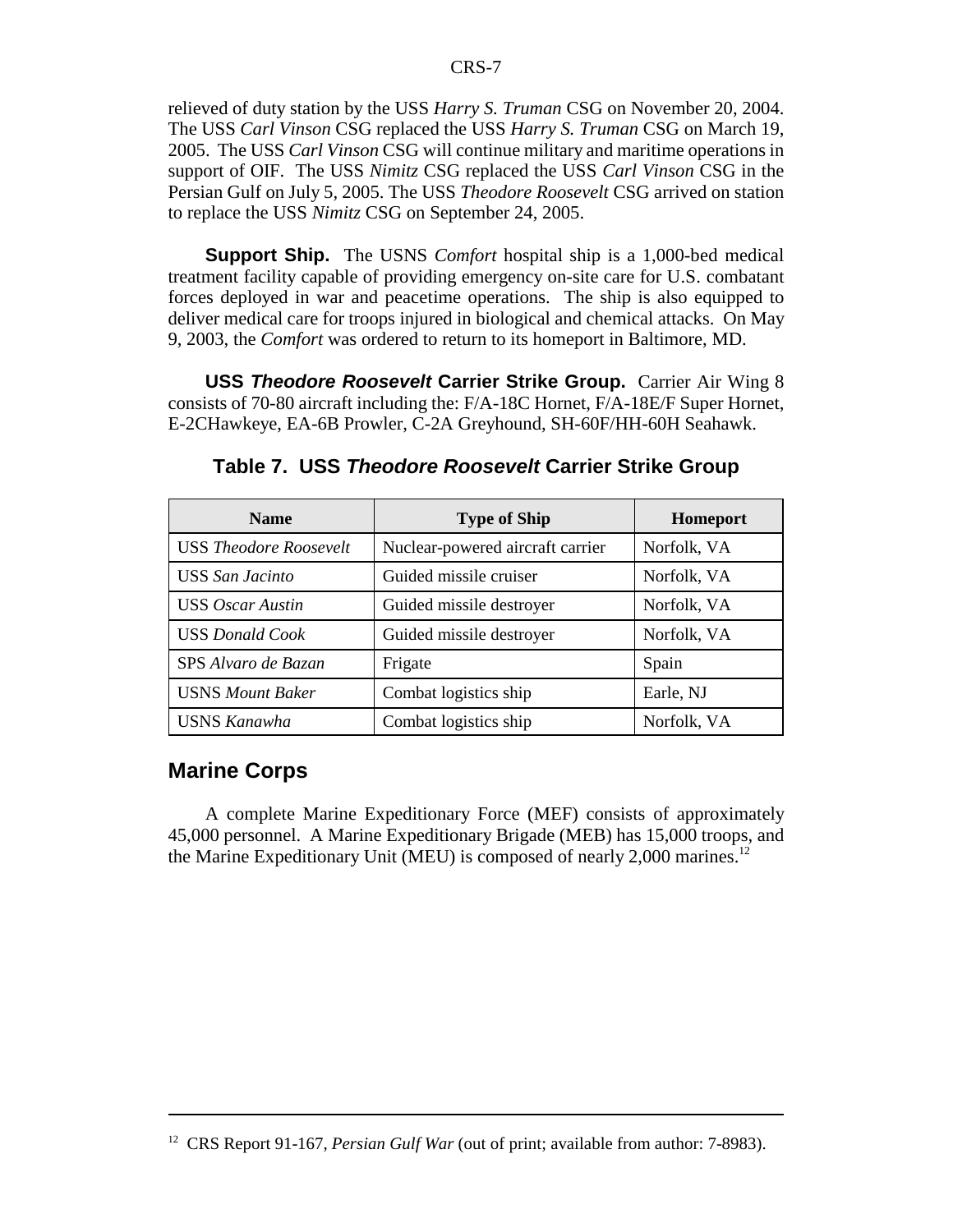| <b>Military Unit</b>                                           | Number of<br><b>Personnel</b> | <b>Home Military Base</b> |
|----------------------------------------------------------------|-------------------------------|---------------------------|
| <b>I Marine Expeditionary Force</b>                            | 25,000                        | Camp Pendleton, C         |
| II Marine Expeditionary Force<br>(Forward) (Selected Elements) | 20,000                        | Camp Lejeune, NC          |
| $2nd$ Marine Division (selected<br>elements)                   | 1,850                         | Camp Lejeune, NC          |
| 13 <sup>th</sup> Marine Expeditionary Unit<br>(SOC)            | 2,100                         | Camp Pendleton            |
| 3 <sup>rd</sup> Marine Aircraft Wing (Selected<br>Elements)    | 7,500                         | San Diego, CA             |

#### **Table 8. Marine Corps Personnel Deployed or Alerted**

Operationally, these Marine Corps units are organized into Amphibious Task Forces that consist of three Amphibious Ready Groups (ARGs) or battle groups. Each ARG is led by an amphibious assault helicopter carrier with approximately 2,000 marines on board.<sup>13</sup> On June 13, 2003, the Marine Corps reported that the  $2<sup>nd</sup>$ Marine Expeditionary Brigade had withdrawn from Iraq and would return to Camp Lejeune on June 22, 2003. The 15<sup>th</sup> MEU on April 29, 2003, and the  $26<sup>th</sup>$  MEU on July 10, 2003, were both withdrawn from Iraq and redeployed. The  $26<sup>th</sup>$  MEU returned to Iraq on May 2, 2005, and redeployed to its home military base on August 30, 2005.

**Amphibious Task Force East.** Six to eight aircraft and 33 helicopters, including AV-8 Harrier, CH-53 Sea Stallions, CH-46 Sea Knights, AH-1 Sea Cobras, Mechanized Landing (LCM), Landing Craft Utility (LCU), and Landing Craft, Air Cushion (LCAC) landing craft. On June 6, 2003, the Navy reported that the sailors, marines, and ships attached to Amphibious Task Force East would return to Norfolk, VA, on June 25-26, 2003.

**Amphibious Task Force West.** Six to eight aircraft and 33 helicopters, including AV-8 Harrier, CH-53 Sea Stallions, CH-46 Sea Knights, AH-1 Sea Cobras, Mechanized Landing (LCM), Landing Craft Utility (LCU), and Landing Craft, Air Cushion (LCAC) landing craft. On July 30, 2003, the Navy reported that the sailors, marines, and ships attached to Amphibious Task Force West returned to San Diego on July 26, 2003.

On July 25, 2003, the Navy ordered the Iwo Jima Amphibious Ready Group to redeploy from Iraq. On July 25, 2003, President George W. Bush ordered the USS *Iwo Jima* to take a position for possible action off the coast of Liberia.

**Expeditionary Strike Groups (ESG).** Expeditionary Strike Group One, led by the USS *Peleliu* Amphibious Assault Ship, is the first ESG to deploy overseas. The ESG arrived in the USCENTCOM area of responsibility in September 2003 with

<sup>13 &</sup>quot;Sending in the Marines," *Washington Post*, Jan. 29, 2003, p. A13.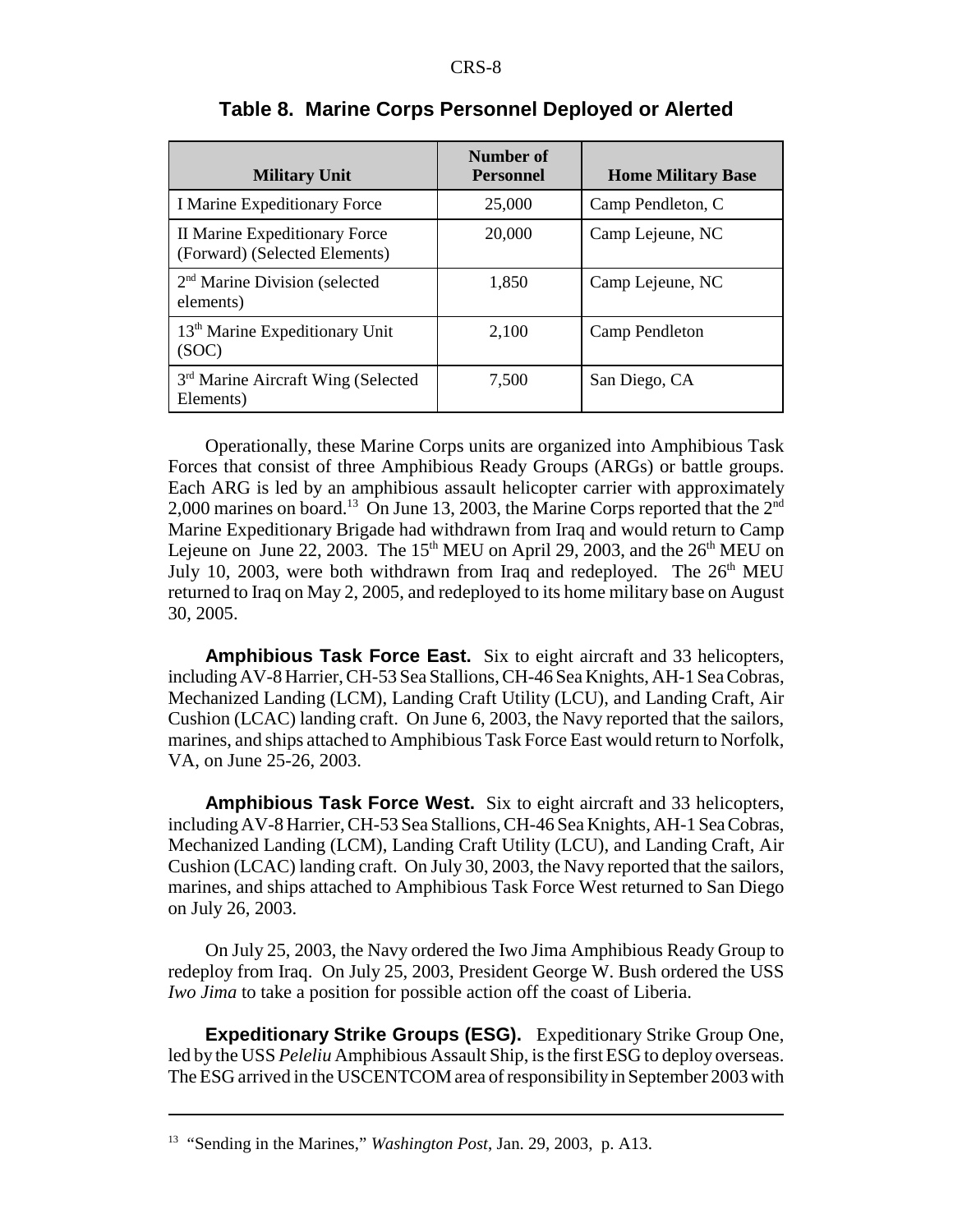the assigned mission of "providing a post-war presence in the region, aid in peacekeeping, security, and to promote an environment conducive to rebuilding a new Iraqi government."14 ESG One was scheduled to return to the United States during the first week of March 2004. Expeditionary Strike Group Two is led by the USS *Wasp* Amphibious Assault Ship — the first ESG to deploy from the East Coast. ESG Two departed from Norfolk, VA, on February 17, 2004, to replace ESG One.<sup>15</sup>

Expeditionary Strike Group Three (ESG 3), also known as the Belleau Wood ESG 3, entered the U.S. Navy's  $5<sup>th</sup>$  Fleet on July 2, 2004, and will assume the duties of maritime security operations in the Northern Arabian Gulf (NAG). The NAG security operations include security of the Al Basrah and Khawr Al Amaya Iraqi oil terminals.16 Expeditionary Strike Group Two was redeployed to its homeport on August 21, 2004. ESG Three changed flag staff and ships at sea, from the USS *Belleau Wood* to the USS *Essex*. The Essex Expeditionary Strike Group was officially activated on September 10, 2004, and will be responsible for "Maritme Security Operations (MSO) in the Northern Arabian Gulf, to include protection of Al Basrah Oil Terminal (ABOT) and Khawr Oil Terminal (KAAOT) off the coast of Iraq." $^{17}$ 

The USS *Bonhomme Richard* ESG arrived in the Persian Gulf on January 26, 2005, to relieve the Essex ESG.18 The USS *Kearsarge* ESG arrived on station in the Persian Gulf on May 2, 2005, to replace the USS *Bonhomme Richard* ESG. The USS *Kearsarge* will be conducting maritime security operations.<sup>19</sup> The USS *Kearsarge* ESG redeployed and departed its Persian Gulf station, when it transited the Suez Canal on August 30, 2005.20 The USS *Tarawa* ESG arrived on station in the Persian Gulf on November 16, 2005. Designated (ESG 1), the Tarawa ESG's mission is to lead a task force of six coalition ships in conducting MSO in the North Arabian Sea and the Gulf of Oman. $21$ 

18 "Bonhomme Richard Arrives On Station in Persian Gulf," *Navy Newsstand*, Jan. 26, 2005.

<sup>&</sup>lt;sup>14</sup> "ESG 1 Heads North in Support of Operation Iraqi Freedom," *Navy Newsstand*, Oct. 21, 2003.

<sup>15 &</sup>quot;Wasp Strike Group and 22 MEU to Deploy," *Navy Newsstand*, Feb. 10, 2004.

<sup>16 &</sup>quot;ESG 3 Assumes Maritime Security Mission," *Navy Newsstand*, Jul. 7, 2004.

<sup>17 &</sup>quot;ESG 3 Proves Flexibility, Mobility with First Staff Cross Deck at Sea," *Navy Newstand*, Sept. 15, 2004.

<sup>&</sup>lt;sup>19</sup> "Kearsarge on Station in Persian Gulf," *Navy Newsstand*, May 3, 2005.

<sup>&</sup>lt;sup>20</sup> "26<sup>th</sup> MEU Completes Distributed OPS in CENTCOM AOR," Marine Corps News, Aug. 31, 2005.

<sup>21 &</sup>quot;ESG-1 Conducts Maritime Security Operations in Arabian Sea," *Navy Newsstand*, Nov. 16, 2005.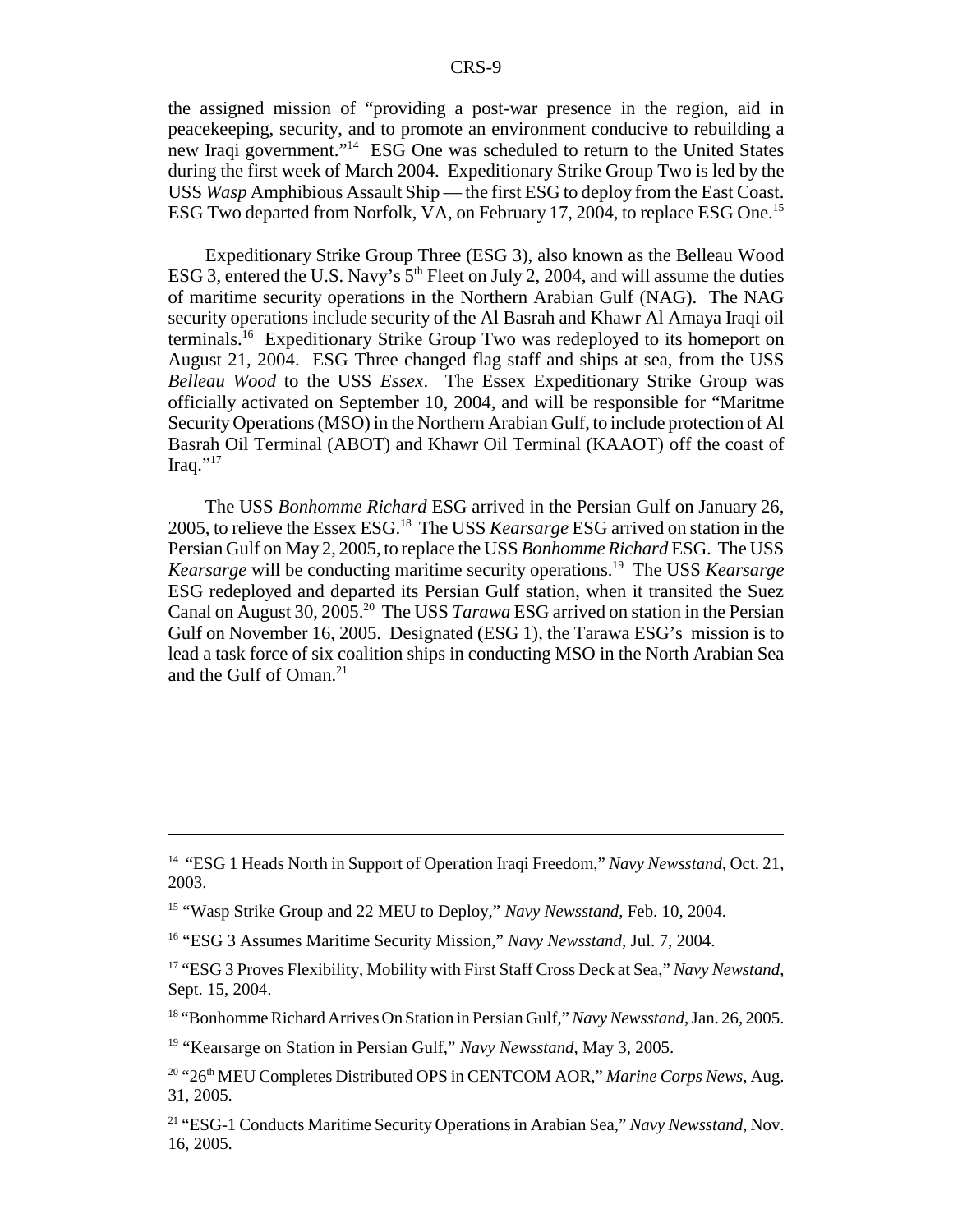| <b>Name</b>             | <b>Type of Ship</b>            | Homeport      |
|-------------------------|--------------------------------|---------------|
| USS Tarawa              | Amphibious assault ship        | San Diego, CA |
| <b>USS</b> Cleveland    | Amphibious transport dock ship | San Diego, CA |
| <b>USS Pearl Harbor</b> | Amphibious dock landing ship   | San Diego, CA |

#### **Table 9. USS** *Tarawa* **Expeditionary Strike Group**

## **Air Force**

The units listed below are those DOD has publically acknowledged have been deployed; additional units and aircraft may have been deployed but not acknowledged.

| <b>Military Unit</b>                                 | <b>Military Base</b>                        |  |
|------------------------------------------------------|---------------------------------------------|--|
| 447 <sup>th</sup> Air Expeditionary Group            | Baghdad IAP/Camp Sather, Iraq               |  |
| 506 <sup>th</sup> Air Expeditionary Group            | Kirkuk Air Base, Iraq                       |  |
| $40th$ Air Expeditionary Wing<br>(selected elements) | Diego Garcia, BIOT                          |  |
| $320th$ Air Expeditionary Wing                       | Seeb IAP, Oman                              |  |
| 321 <sup>st</sup> Air Expeditionary Wing             | Masirah AB, Oman                            |  |
| $332nd$ Air Expeditionary Wing                       | Balad Air Base, Iraq                        |  |
| 380 <sup>th</sup> Air Expeditionary Wing             | Al Dhafra Air Base, United Arab<br>Emirates |  |
| 386 <sup>th</sup> Air Expeditionary Wing             | Ali Al Salem Air Base, Kuwait               |  |
| $405th$ Air Expeditionary Wing                       | Thumrait Air Base, Oman                     |  |
| 407 <sup>th</sup> Air Expeditionary Group            | Tallil Air Base, Iraq                       |  |

**Table 10. Air Force Units**

# **Coast Guard**

According to the Coast Guard (CG), during peak OIF operations there were 1,250 active duty personnel and nearly 500 reservists, two large cutters, a buoy tender, eight patrol boats (CGCs), four port security units, and law enforcement detachments deployed to the Persian Gulf region.<sup>22</sup> On May 23, 2003, the Coast Guard announced the CGCs *Dallas*, *Pea Island*, *Knight Island*, *Bainbridge Island*, and *Grand Isle* would be returning to their homeports. On June 10, 2003, the Navy reported that Naval Coastal Warfare Group 1 had completed their port security and harbor defense mission and would return to San Diego, CA. Port Security Unit 313

<sup>22</sup> U.S. Coast Guard, Factcard, *Operation Iraqi Freedom*, Sept. 2003.